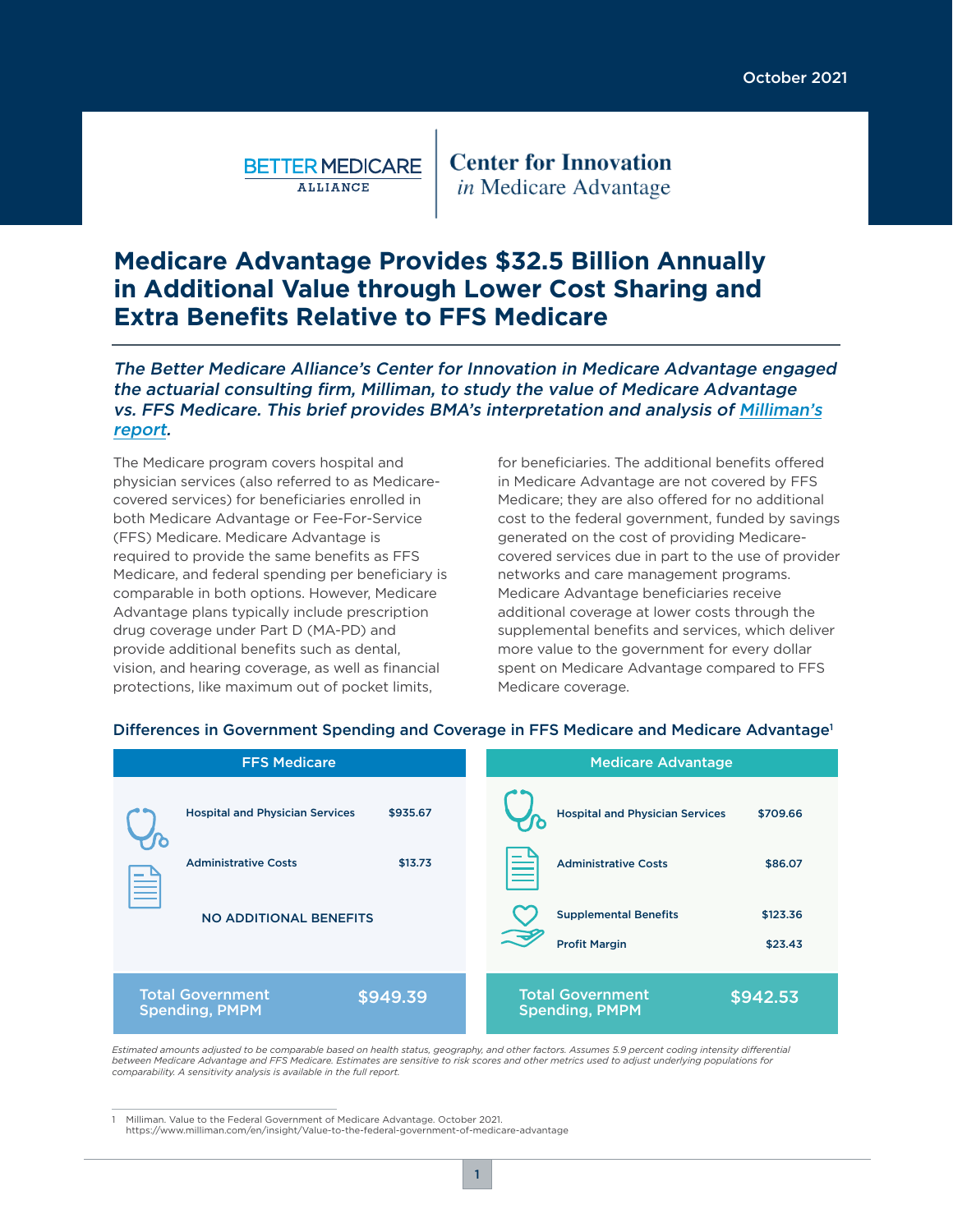## Medicare Advantage Delivers Greater Value For Each Dollar of Federal Government Spending

Medicare Advantage provides \$32.5 billion<sup>2</sup> annually in additional non-covered benefits and lower outof-pocket costs for beneficiaries (\$123.36 PMPM) by redeploying savings from providing Medicarecovered services for less than FFS Medicare.

### Additional Benefits and Services

Medicare Advantage provides \$123.36 per member per month (PMPM) in additional, non-covered benefits for beneficiaries. Additional benefits typically include:

- Dental, vision, hearing, and other nonmedical benefits like transportation to primary care visits
- Lower cost-sharing for Medicarecovered services
- Reduced beneficiary premiums for Part B (physician office services) and Part D (prescription drug) coverage



Non-Covered Benefits

## Medicare Advantage Plans Achieve Efficiencies in Delivering Medicare-Covered Services to Provide the Additional Value

While the government's spending per beneficiary in Medicare Advantage and FFS Medicare is comparable, Medicare Advantage plans provide Medicare-covered services at a lower cost than FFS Medicare. Plans achieve these lower costs, in part, through implementation of provider networks and care management programs. The remaining government payment is then redeployed to provide additional non-covered, valuable services and benefits to Medicare Advantage beneficiaries and to cover health plan administrative expenses and profit margin.

### Medicare-Covered Services

Medicare Advantage covers the same hospital and physician services at 24% lower cost than FFS Medicare (\$709.66 in MA vs. \$935.67 in FFS). True to the design and intent of the Medicare Advantage program, Medicare Advantage plans deploy some of this differential in the form of additional benefits and lower cost sharing for beneficiaries.

#### Cost of Coverage for Medicare-Covered Services, PMPM



<sup>2</sup> In 2021, approximately 22 million MA beneficiaries enrolled in individual MA plans (non-employer group) received additional services and cost-sharing reductions worth on average \$123.36 PMPM (which amounts to \$1,480.32 per member per year).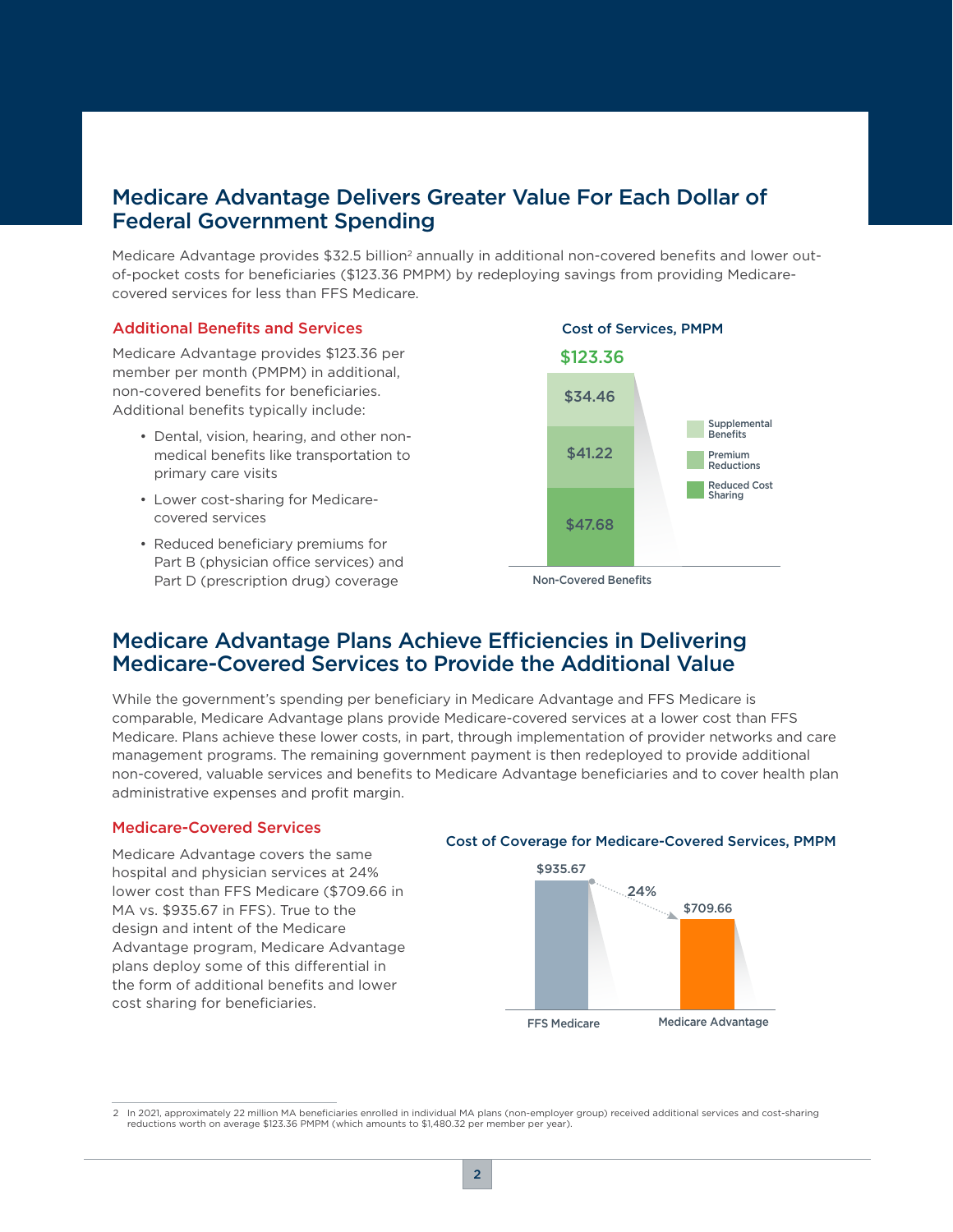### Total Federal Government Spending

The government's spending per Medicare Advantage beneficiary is 99% of its spending per FFS beneficiary when accounting for administrative costs. These values assume the statutory 5.9% coding intensity adjustment set by CMS between Medicare Advantage and FFS, with no additional coding intensity. For more information, see the sensitivity analysis section below.

#### Government Spending for FFS Medicare vs. Medicare Advantage Coverage, PMPM



## Beneficiaries in Medicare Advantage Receive More Benefits and Lower Cost Sharing Than in FFS Medicare

In addition to lower spending by the government, Medicare Advantage beneficiaries spend less in out-ofpocket costs for Medicare-covered services, and they also receive additional benefits not available under FFS.

### Total Federal Government and Beneficiary Spending

The lower spending by both the government and the beneficiary reduces total spending by 12% (\$147 PMPM) for Medicare Advantage compared to FFS Medicare.<sup>3</sup> The lower combined spending includes additional valuable benefits and lower cost-sharing for covered services Medicare Advantage beneficiaries receive, which are not available in FFS Medicare.

### Sensitivity Analysis

There are some potential differences between the FFS Medicare and Medicare Advantage populations, such as unadjusted additional coding intensity and differing eligibility status, for which data was not available to perform a robust analysis and corresponding normalization. To account for the potential that there are unadjusted differences in the population, a sensitivity analysis was performed, adjusting the FFS comparator population costs by  $+/-$  5%. This sensitivity analysis concludes that even if FFS costs were adjusted to be 5% lower, total program costs inclusive of government and beneficiary costs are lower for Medicare Advantage than FFS Medicare. More detail on these important considerations is available in the *[full report](http://www.milliman.com/en/insight/Value-to-the-federal-government-of-medicare-advantage)*.

### Total Government and Beneficiary Spending, PMPM



#### Government and Beneficiary Cost in Medicare Advantage vs. FFS Medicare in +/- 5% of FFS Cost Scenarios



3. MA beneficiaries are responsible for MA (Part C) and prescription drug (Part D) coverage premiums, physician office (Part B) deductible, and cost-sharing for hospital and physician office services (Parts A and B); Medicare FFS beneficiaries are responsible for prescription drug plan (PDP) premiums, physician office (Part B) deductible, and cost-sharing for hospital and physician office services (Parts A and B).